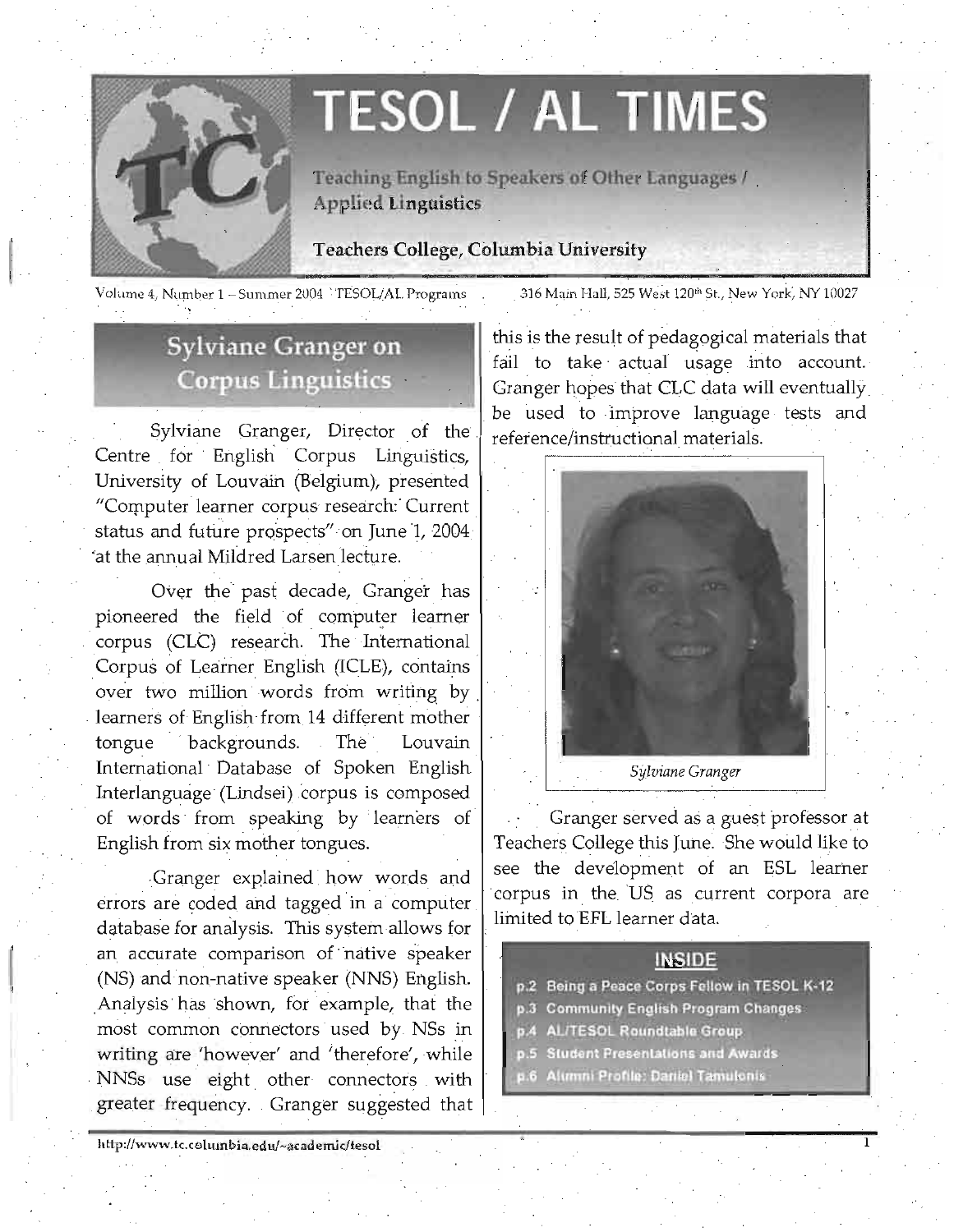## **First Person: Being a Peace Corps Fellow** in the TESOL K-12 Program

### By Jeff Fontenot

In recent years, a large number of TESOL K-12 track candidates have come from Teachers College's Peace Corps Fellows (PCF) Program. Started in 1985, the program brings' returned Peace Corps volunteers to New York City to study at Teachers College while completing two years of teaching service in public schools. Each summer, a new cohort of eager professionals, fresh from two years of service abroad, arrive to teach in an urban setting and study at Teachers College. The PCF program provides an ideal ,way to live, teach, and learn in America's most\_culturally diverse city.

Studying while teaching gives fellows the opportunity to consistently improve their . skills as they apply TESOL concepts learned at Teachers College. Allowing theory to guide practice is a valuable aspect of the program. Teachers College coursework, coupled with the responsibilities of teaching and preparing meaningful lessons, can be a taxing experience, however. One fellow likened her experience to a double-edged sword, in that working and studying was the ideal way to learn a profession, but the work never seemed to abate.

Having a cohort of teachers from international backgrounds in similar teaching positions in the city creates an important support.. network amongst the fellows. The level of knowledge, experience, and unity among the fellows at Teachers College is invaluable.

Many fellows are often frustrated by , the complicated, ubiquitous bureavcracy that comes with working in the United 'States' largest school system. One fellow commented that working in NYC's large system can leave one feeling lost and overwhelmed. The community at Teachers College, however, helps her navigate the system and find solutions.



The PCF Program at Teachers College Columbia University' gives its participants a career-enhancing experience based on theory in the Teachers College classroom and practice in each of their own classrooms. Combining the two into something beneficial for our students is the goal of any competent education program, urban or rural. Luckily, the program offers the fellows a community of professionals to rely on during the trying moments, which makes all the difference.

.

2

.http://www.te.columbia.edu/~academie/fesol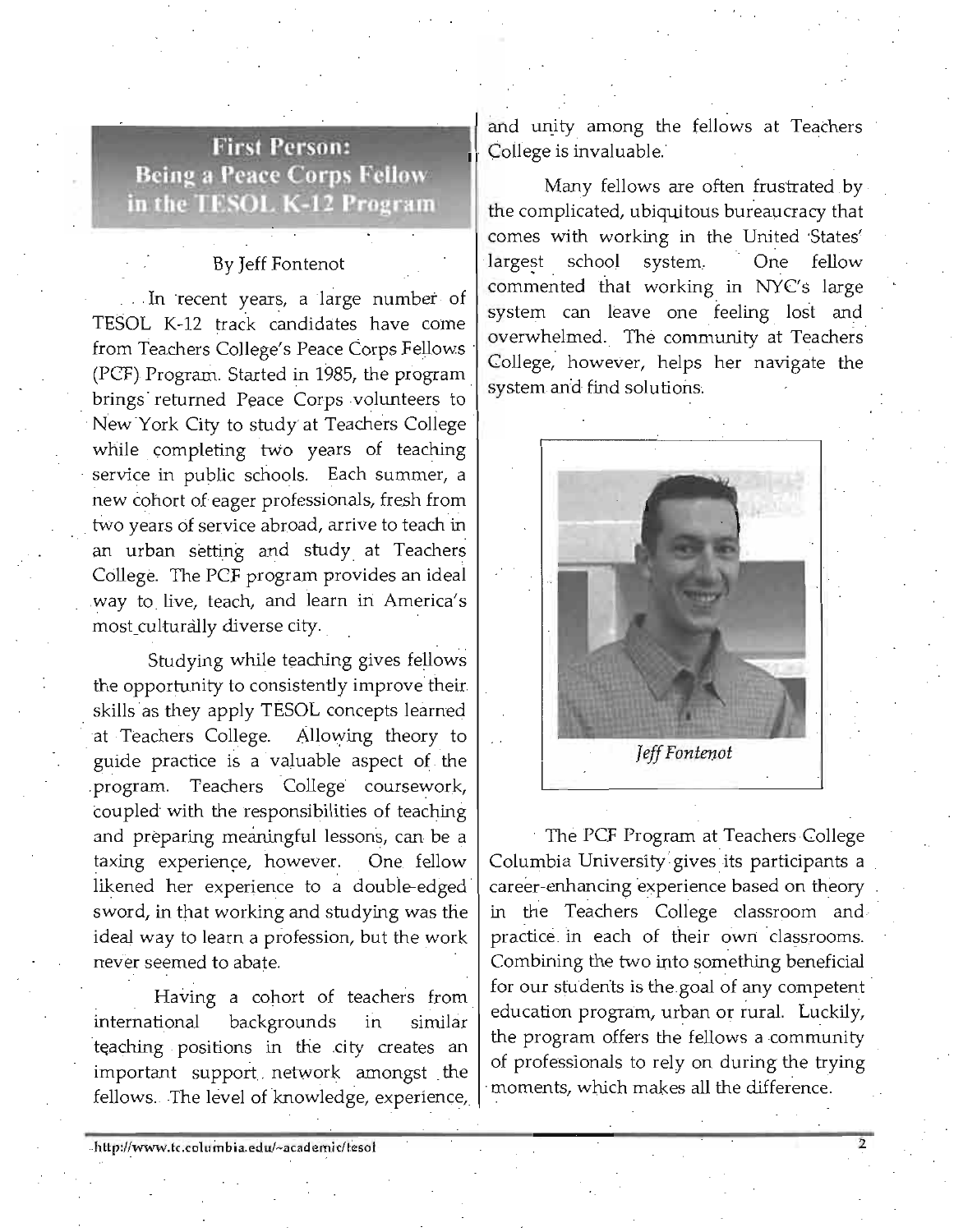### **The Community English** Program

### By K. Philip Choong

The Community English Program (CEP) has long been a place where TE50L/AL students have had the opportunity to shine in the classroom not as students, but as teachers. It is where they can experiment with different methods of teaching and fine-tune their professional skills. The CEP also provides TESOL/AL students with a place where they can conduct research and observe peers.

The CEP is constantly changing to meet the needs of its students, teachers, and the TESOL/AL community. This past year has been ho exception. In the past, the CEP has always experimented with different teaching materials for use in its classes. There was even a period of time when the CEP didn't use textbooks. Now, the textbooks and their accompanying workbooks serve as a framework for the CEP curriculum; This is to solidify class levels, and make teachers more accountable.

To observe whether the CEP students are learning, the teachers are now required to assess students in a more systematic manner. Unit and finai tests are now administered to help teachers diagnose student problems and to measure student progress. Prior to these changes, both teachers and 'students were given a simple pass/fail grade. Now, both are given letter grades for their performance in the classroom.

While these changes are arguably steps in the right direction, much more needs to be done. The CEP placement test is constantly in development to be matched with the new curriculum. The scope will soon be expanded beyond general ESL classes to reflect student needs. In the future, the CEP may offer English for Specific Purposes as well as instruction in languages other than English.

### **TESOL/AL BBO Pictures**



*Florence Lai, Monika Ekiert, Phil Choong, and Maiko Tanaka* 



*Olivia Limbu, Amy Chenail, and Mikiko Suzuki*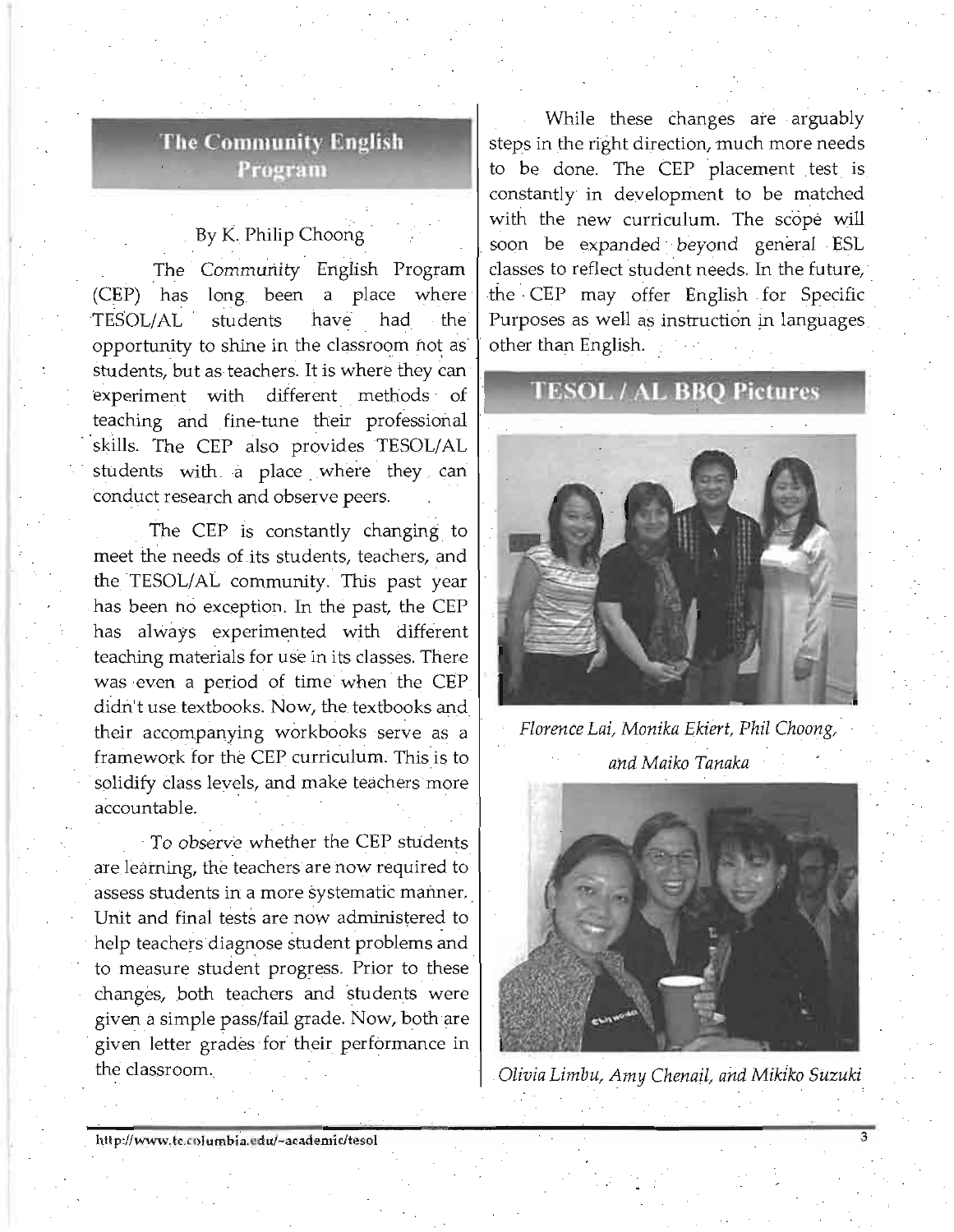# **TESOL / AL Roundtable Group**

### By Emily Rine & Maureen Matarese

Although the TESOL/AL Roundtable ' began its meetings last spring, it did not become an official student group at Teachers College until the fall of 2003. It started as a student-run organization designed to allow students to present research in an informal environment, share knowledge of upcoming **Roundtable Pictures** events, and meet members of Teachers College's TESOL/AL community. We planned faculty-guided workshops that provided growth of both student linguistic knowledge and camaraderie. From the beginning, it was a hope that the TESOL/AL Roundtable would serve to strengthen the sense of community within the programs and draw the diverse knowledge and talent of Teachers College students together.

This year's Roundtable was led by President Emily Rine, Vice President Maureen Matarese, Secretary Chris Murphy, and Faculty Advisor Prof. Barbara Hawkins. Rine, Matarese, and Murphy, along with TESOL Program alumna Caroline Cuozzi, were also the founding members of the Roundtable during the 2002-2003 Academic Year.

The roundtable helped support the TC TESOL/AL community by sponsoring events such as Dr. ZhaoHong Han's presentation on abstract writing, sessions on book review writing, breadth course information sessions, the creation of a buddy program for new' TESOL/AL' students, up-to-date conference informati'on, and Roundtable members' involvement in the American Association of

Applied Linguistics national 2004 conference in Portland, Oregon,

Perhaps the greatest achievement for the Roundtable this year lies in its resilience, With all four founding members having recently graduated, the Roundtable will continue under the leadership of Lily Hung, Mimi Platzer, Steve Bassi, and Careri Lee for the 2004-2005 academic year.



*Emily Rine and June* Wai '



*'Mo'Matarese, Chris Murphy, ' and Sharon a Moskowittz* 

4

http://www.tc.columbia.edu/~academic/tesol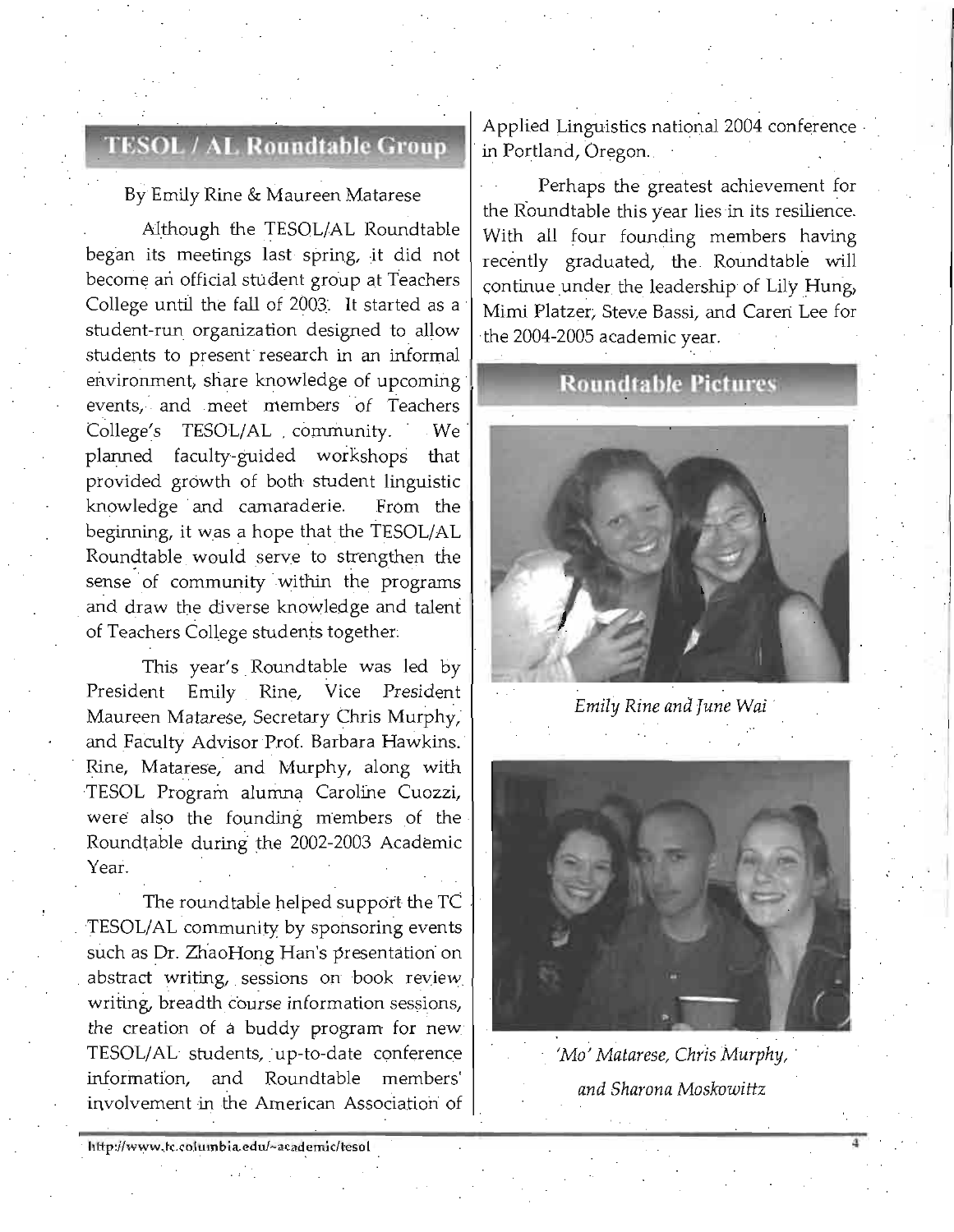### **New York State TESOL**

### By Christopher Murphy

Every year, NYS TESOL holds a conference attracting · applied linguists, researchers and educators from around the world. The local conference provides students with invaluable opportunities for networking and learning. Smaller conferences also provide a kinder, gentler audience in which to present since you are sure to be surrounded by friends and colleagues.

I İ.

I I

. Teachers College TESOL/AL students have found the opportunity at NYS TESOL to promote the needs of graduate students. We, by virtue of our access to new technology and innovative teaching strategies, have an opportunity to share this new knowledge with other professionals. By gaining an understanding of issues in · New York City and New York State, we gain an invaluable opportunity to transform the very environment we learn in. I feel the opportunity to talk to seasoned TESOL · professionals that have years of hands-on experience is invaluable if we are to . contribute. something to our own learning community:

NYS TESOL is concerned with the education of English language learners at all levels of public and private education in New York State. Interests include classroom . practices, research, program and curriculum development, funding, and legislation. The theme of October's NYS TESOL conference is "Celebrating Language and Culture". For more information, please consult the NYS TESOL website: www.nystesol.org.

### **Student Presentations**

AAAL: Eun Young Kwon, Santoi Leung, Maureen Matarese, Shirin Murphy, Andrea Revesz, Emily Rine, Young Hee Sheen, Elvis Wagner

BAAL: Andrea Revesz

ODMAC: Donna DelPrete, Kristen di Gennaro, Monika Ekiert, Rebekah Johnson, Gabrielle Kahn, Christopher Murphy, Bahar Otcu, Cara Tuzzolirio-Werben, June Wai

SLRF: Andrea Revesz

TESOL: Julia Frazier, Andrea Revesz, Mikiko Suzuki

LTRC: Hyunjoo Kim, Jeewha Kim, Alick Liao, Eun-Kyeong Park, Taejoon Park, . Michael Perrone, Yoko Saito, Elvis Wagner, Cynthia Wiseman .

NYSTESOL: Charles Combs, Kristen di Gennaro, Ji Hyun Kim, Yen-Fen Alick Liao, Andrea Revesz, Beth Snyder, Anny Ya-Yun Sun, Mikiko Suzuki, Cara Tuzzolino-Werben.

### **2004 Apple Awards**

TESOL-MA paper: "What is the Relationship between Intelligence and Aptitude in SLA?" (Jim Teepen) .

AL-MA paper: "Gender in Interruptive Turns at Talk-in-Interaction" (Deirdre Reznik)

Ed.M. paper: "Corrective Feedback and Learner Uptake in Communicative Classrooms across Instructional Settings" (Young-Hee Sheen)

5500 paper: "What Cognitive Processes are Triggered by Input Enhancement?" (Charles Combs)

5

http://www.tc.columbia.edu/~academic/tesol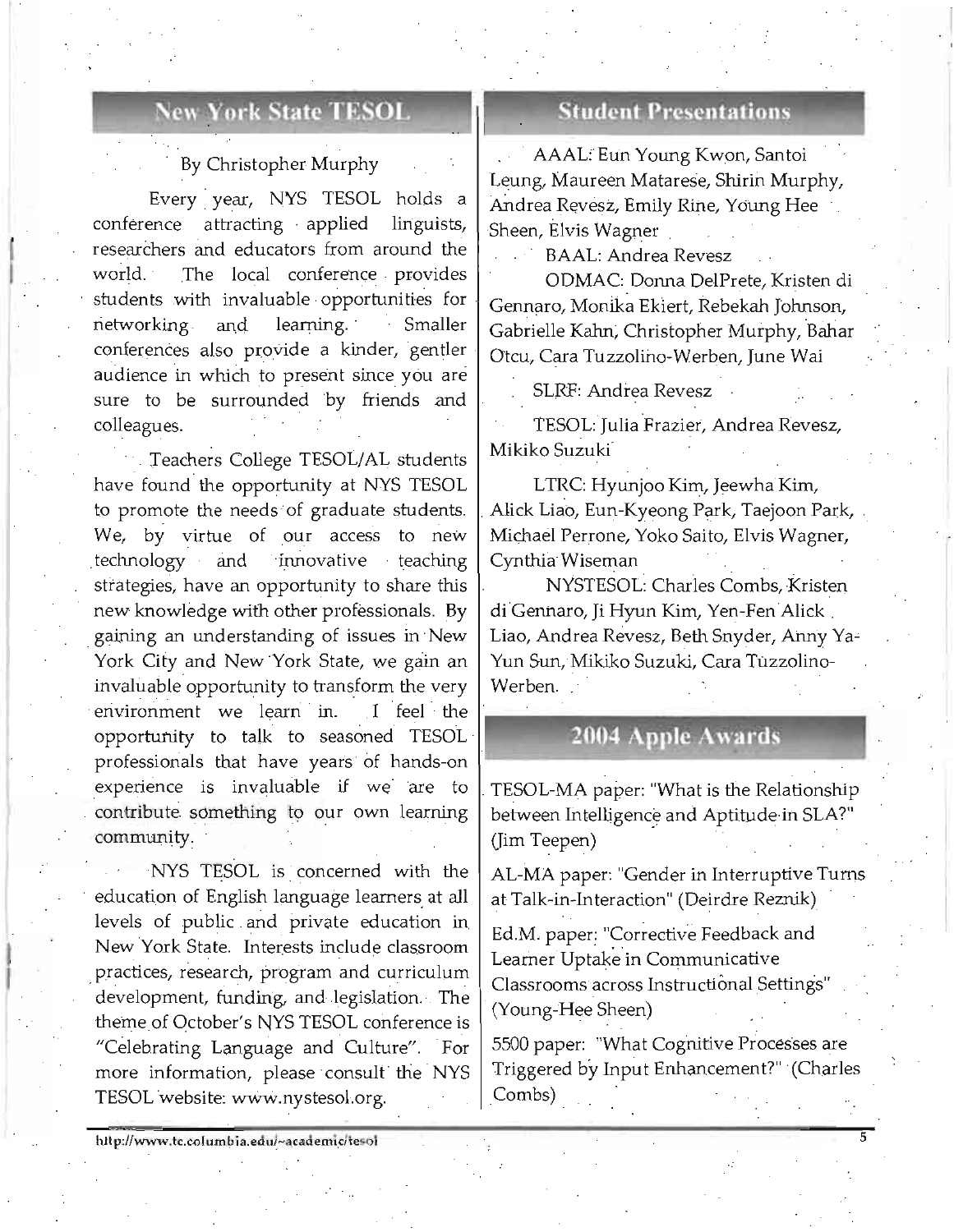# **Alumni Profile: Daniel Tamulonis**

Daniel Tamulonis recently helped found a charter school based on educational principles he first learned of while earning his Masters in TESOL in 1987. The Bronx Charter School for Better Learning (BCSBL) is an elementary school inspired by Caleb. Gattegno's 'Subordination of Teaching to Learning' methodology. Tamulonis was exposed to Gattegno's philosophy during a Silent Way workshop led by Kumiko Fujimura at Teachers College. "That workshop, combined with Bruce Ballard and John Fanselow's courses, opened a window into a new way of teaching for me," he says.

Tamulonis served as Director of the . Community English Program for "two great years." He then taught ESL with the Riverside English Program, Cornell, and Ithaca High School before returning to New York City where he spent ten years directing the TC Peace Corps Fellows program which placed 300 fellows in NYC public schools. Although he enjoyed his work with the Fellows immensely, he longed to get back to the classroom. Adopting a son and a daughter (ages 9 and 4, respectively) also helped Tamulonis realize a need for new approaches to education. "I wanted to see a



school where student intelligence was acknowledged, and learning capacity was tapped immediately and consistently throughout schooling," he says.

Tamulonis serves on BCSBL's board of trustees and is a full time first-grade classroom teacher. He uses Gattegno's. 'Words in. Color' program to develop phonemic awareness, phonics, fluency, vocabulary, and ' text comprehension. Similar to the 'Silent Way', students use rods, pointers, and color-coded fidel charts while uncovering their own language knowledge.

More information about BCSBL can be found at: www.bronxbetterlearning.org.

# **TC TESOL / AL TIMES is produced by the TC TESOL / AL Programs.**<br>
Editor: Geoff Barrett<br>
Faculty Advisor: Dr. Howard Williams<br>
'' Faculty Advisor: Dr. Howard Williams<br>
'' Faculty Advisor: Dr. Howard Williams<br>
'' Philip Cho Editor: Geoff Barrett Contributors: Jeff Fontenot, Rebekah Johnson, Christopher Murphy, K. Philip Choong, Monika Ekiert, **Emily** Rine, and Maureen Matarese

http://www.fc.columbia.edu/~academic/tesol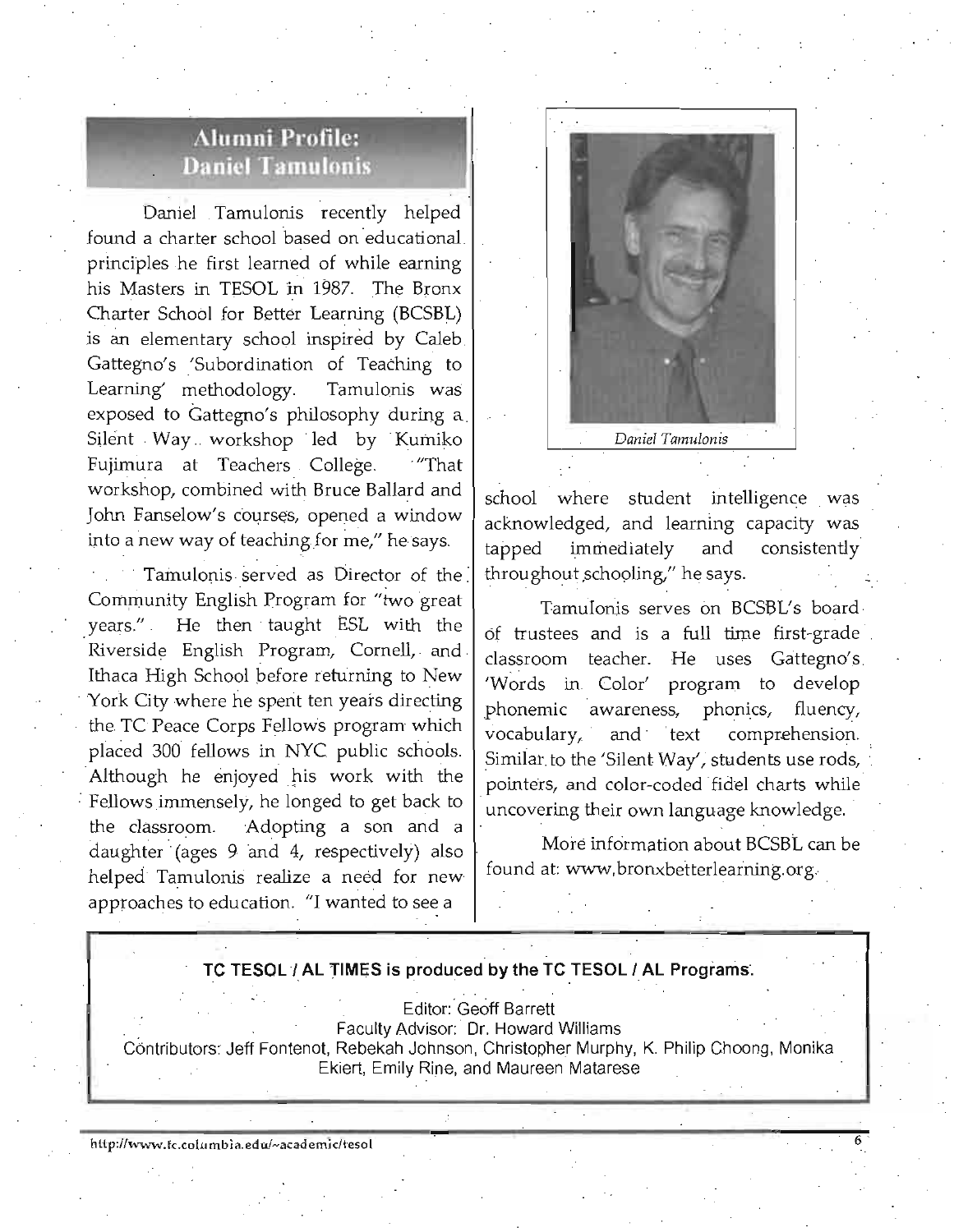# The Class of 2004

The TESOL/AL department saw a record number of graduates in May. Those attending the Graduation Party were asked about future plans and favorite Teachers College memories.

| Graduate            | Plans                                         | Memories                               |
|---------------------|-----------------------------------------------|----------------------------------------|
| Sarah Allen.        | Teacher, K-6 - Denver, CO                     | Math Camp and CEP                      |
| Geoff Barrett       | Teacher - PS 188; EdM, AL - TC                | Grammar and Phonetics                  |
| Chad Bramble        | Teacher - Bronx Community College             | The student who gave speeches          |
| Leslie deGiere      | Teacher - CUNY                                | The character of our teachers          |
| Phil Choong         | EdM - Teachers College; Coordinator,          | The fabulous CEP!                      |
|                     | $CEP - TC$                                    |                                        |
| Betsy Coffey        | Teacher - PS 87                               | The assessment paper!                  |
| Sara Grant          | Teacher - Burlington, VT                      | Bede's Grammar Class                   |
| Amy Jenkins         | ESL Coordinator, International School         | Going to the Met with my CEP students. |
|                     | - Myanmar (Burma)                             |                                        |
| Kiyo Kamira         | Teacher, K-6 - Japan .                        | Making new friends.                    |
| Cassie Kanz         | Teacher, England                              | <b>Barbeques</b>                       |
| Yougna Kim          | Teacher, College - Soul, Korea                | Monika / Geoff debates in Bede's CEP   |
|                     |                                               | practicum                              |
| Marisa Kosel        | Teacher - IS '143; Culinary School            | TESOL/AL Graduation Party              |
| Becki Krieg         | Teacher, Lexington School for the Deaf        | Peace Corps Fellows Friends            |
|                     | – Queens.                                     |                                        |
| Tao Lin             | <b>EdD</b> - Teachers College                 | CEP and TESOL/AL Parties               |
| Ji Eun Lee          | Teacher - New Jersey                          | TESOL/AL Parties                       |
| Mairin Looney.      | Teacher, International School - Kuala         | Discourse Analysis with                |
|                     | Lumpur, Malaysia                              | Professor Williams                     |
| Maureen Matarese    | PhD, Comparative & International<br>Education | Starting the Roundtable, Professor Han |
|                     |                                               |                                        |
| <b>Bonnie Mills</b> | Teacher, PS 102 - Brooklyn                    | The Blackout. Played games with Joy.   |
| Colin McEvoy        | Teacher, NYC BOE                              |                                        |
| Daniel McMahon      | Teacher, 9-12 - NYC                           | CEP!                                   |
| Sharona Moskowitz   | Um Uh?                                        | <b>Applauding Professor Horowitz</b>   |
| Chris Murphy        | Teacher - Japan                               | Coordinating the Roundtable            |
| Anna Nelson         | Teacher - IS 143                              | Assessment, Lauren, and some rum       |
| Jabiz Raisdana      | Teacher - Malaysia                            | Graduation!                            |
| Leah Reinstein      | Coordinator - Macedonia                       | Turning in the Final Project!          |
| Emily Rine          | PhD AL - Penn State                           | AAAL, the Roundtable                   |
| Amy Roberts         | Teacher - Walton HS, Bronx                    | Peace Corps Fellows, Margaret Dwyer    |
| Elaine Roberts      | Teacher - LaGuardia Community                 | Jim Teepen and the student who gave    |
|                     | College.                                      | speeches                               |
| Elizabeth Shanahan  | Teacher - Dewitt Clinton HS, NYC              | The classes                            |
| Maiko Tanaka        | Working in the Industry                       | It was all good.                       |
| Maria Tafoya        | Teacher - Bay Area suburb, CA                 | The TC dorms.                          |
| Kate Quarfordt      | Teacher – South Bronx                         | Howard the Chef doling out hummus      |